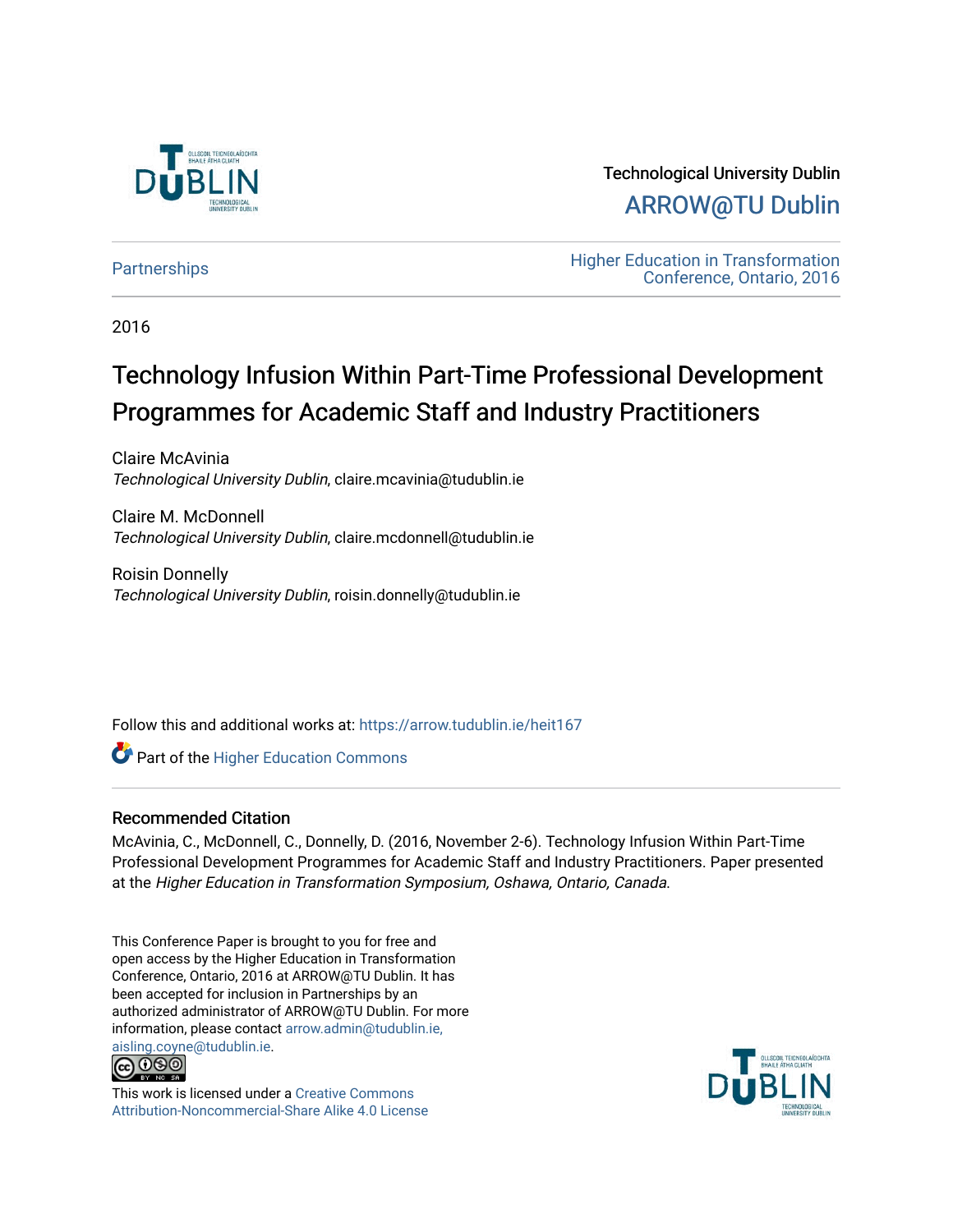#### TECHNOLOGY INFUSION IN PART TIME PROFESSIONAL DEVELOPMENT

# Technology Infusion Within Part-Time Professional Development Programmes for Academic Staff and Industry Practitioners Dr. Claire McAvinia Dr. Claire McDonnell Dr. Roisin Donnelly

Learning, Teaching and Technology Centre Dublin Institute of Technology

Presented at the Higher Education in Transformation Symposium November 2 - 4, 2016 in Oshawa, Ontario, Canada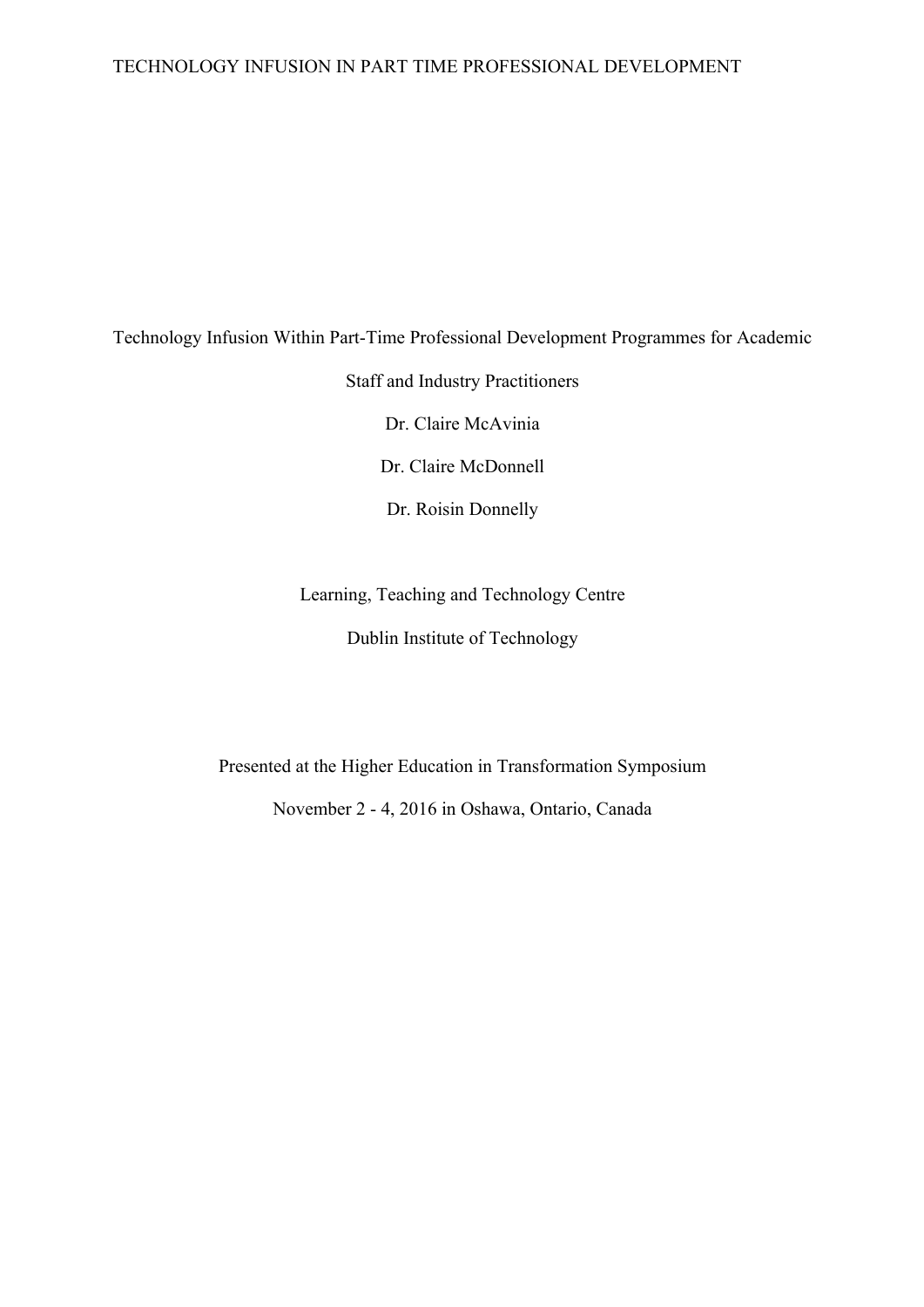#### Abstract

This paper reports on the experiences of programme co-ordinators and includes findings from a two year (2013-15) evaluation pilot study on a key communication technology – audio feedback – conducted across three accredited part-time programmes for a blend of academic staff (faculty) in higher education and eLearning industry practitioners. Key to our decision making with regards to which tools to infuse in our programmes is our aim to help the educators who participate on our programmes to make better use of technology tools in their own instructional contexts. This paper focuses on the example of formative audio feedback. Anticipated benefits were that the audio mode would provide clearer feedback, and that tone of voice would help convey meaning, adding a personal element to engage learners more effectively. Participant responses to end-of-module survey questions on their experience of audio feedback and their thoughts on implementing audio feedback in their own practice are presented and discussed. The perspectives of the tutors involved are considered, and we share practical details of how audio feedback can be constructed and distributed to students. The initial study has demonstrated the potential of formative audio feedback to engage learners more effectively in developing and improving on their work.

*Keywords*: communication technology, audio feedback, pilot-study, program coordinators, implementation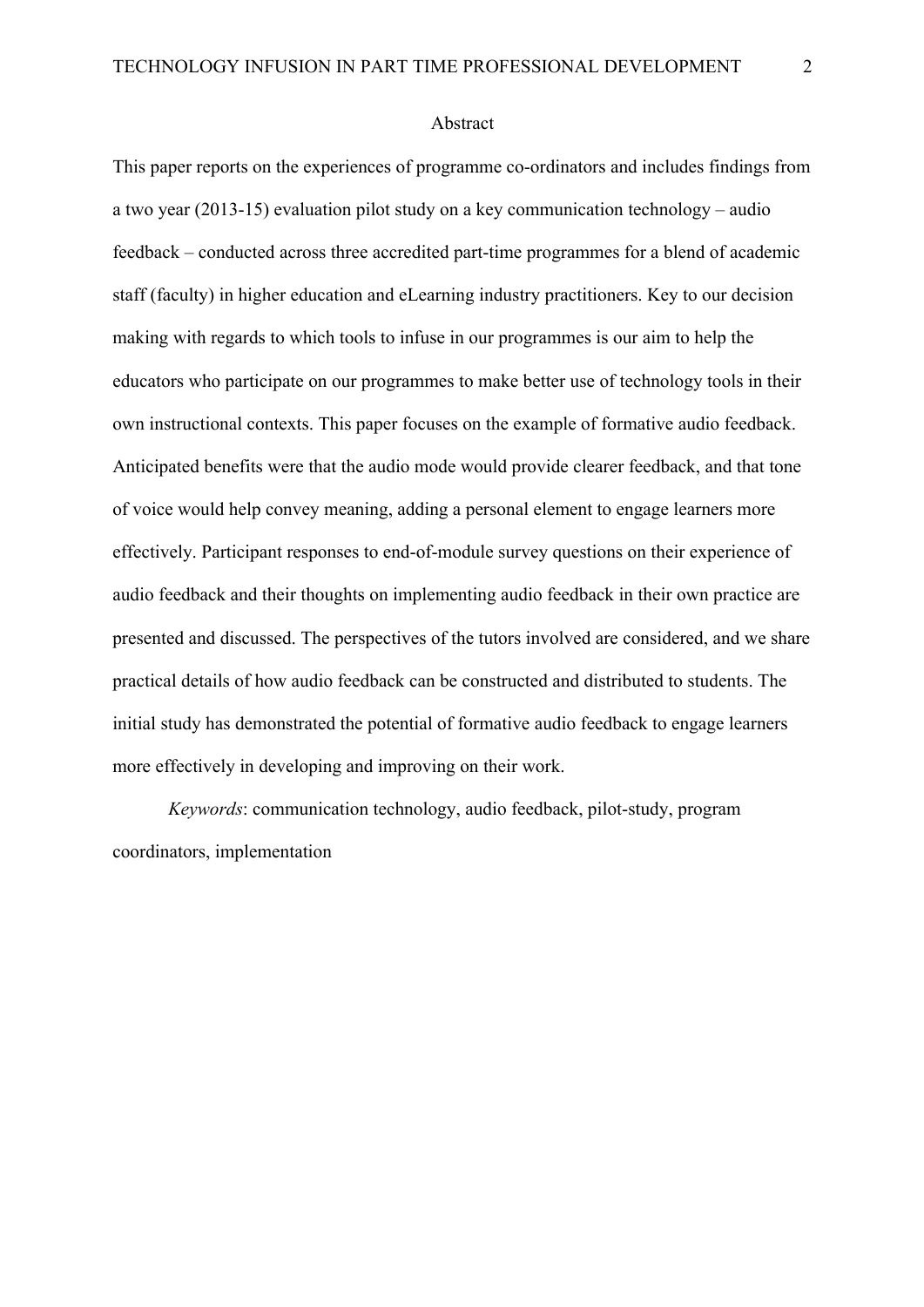Technology Infusion Within Part-Time Professional Development Programmes for Academic Staff and Industry Practitioners

#### **Introduction**

This paper reports on the experiences of programme co-ordinators and includes findings from a two year (2013-15) evaluation pilot study on a key communication technology – audio feedback – conducted across three accredited part-time programmes at Dublin Institute of Technology (DIT). The programme participants comprise academic staff (faculty) in higher education, professionals working in training and development, and elearning practitioners. The authors are located in an academic professional development department, namely the Learning, Teaching and Technology Centre at DIT.

Even today, educators who are less familiar and less comfortable with technology than their colleagues and students exist, and struggle to seamlessly integrate a growing list of technology tools into their regular curriculum. Therefore, key to our decision-making with regards to which tools to infuse and why, is our aim to help the educators who participate on our programmes to make better use of technology tools for their own purposes of instruction, and to help their students improve their technology skills within their professional contexts.

From the suite of tools and media that we use on our programmes, the one that we focus on here is our use of asynchronous audio formative feedback on draft assignments in our *MA in Higher Education*, *MSc in Applied eLearning* and *Postgraduate Diploma in Third Level Learning and Teaching*. The importance of timely, specific and appropriate feedback to learners has been widely discussed and documented in educational literature over many years (Nicol & Macfarlane Dick, 2006). The use of new technologies to support feedback processes is the focus of much current research both in Ireland and internationally (Y1Feedback 2016a, 2016b; Macgregor, Spiers & Taylor, 2011). In this paper, we focus specifically on the use of digital audio recording as a means of providing formative feedback. The paper explains the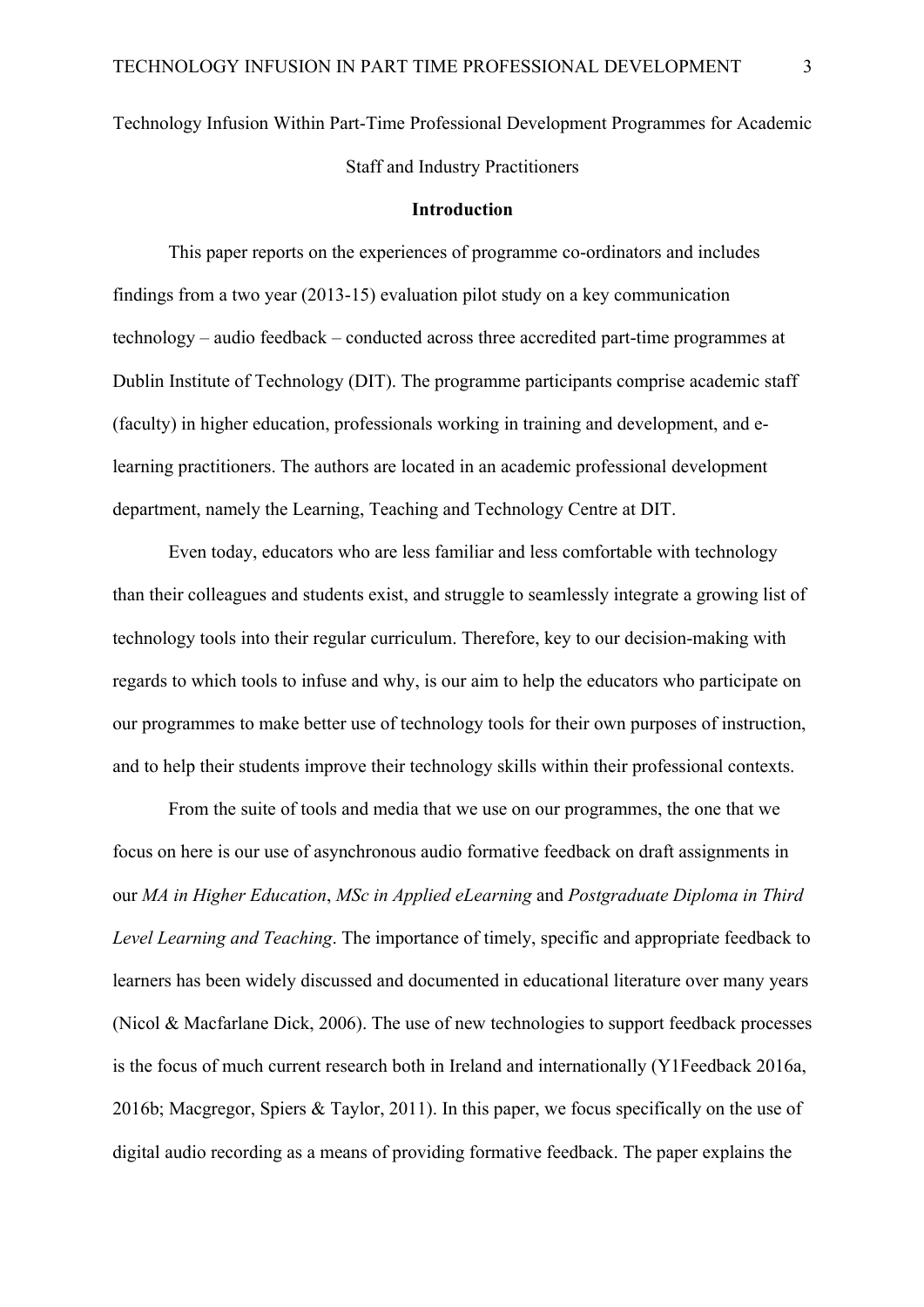rationale for this approach, the means by which it has been implemented, and our evaluation of it with our students. We share practical details of how audio feedback can be made and given to students, and explain our next steps in developing this work.

#### **Rationale**

Formative feedback provides timely, detailed and focused information to learners without a summative grade or result, in order to support the development and improvement of their work (Shute, 2008). Formative feedback is crucial for the early establishment of participant engagement in any programme (Ice, Curtis, Phillips & Wells, 2007), and particularly in continuing professional development programmes where participants are busy professionals accommodating their studies within a hectic schedule. We sought to enhance the quality of the feedback we could give to our participants, and also their experience of receiving feedback in line with models of best practice in feedback (Nicol & Macfarlane Dick, 2006). We include here the concept of feed-forward, in other words that comments from a tutor not only identify points of strengths and weakness in the current work, but also aim to guide the next actions of the learner towards improving future work (Hennessy  $\&$ Forrester, 2014).

Within the specific context in which we are teaching, it was also important to understand how we could best empower academic staff (faculty) and e-learning practitioners to feel more confident in suggesting and using digital solutions in their own professional practice. Audio feedback offers the opportunity to mix audio and typed comments on draft work, to personalize the experience further for the student. We also wanted to ascertain if any barriers existed to using the technology for this purpose, and if so, what they were and how they could be overcome to further integrate digital tools into our programmes. Research has indicated mixed results with regards to the amount of time and technical expertise needed to produce audio feedback (King, McGugan & Bunyan, 2008). Different experiences have been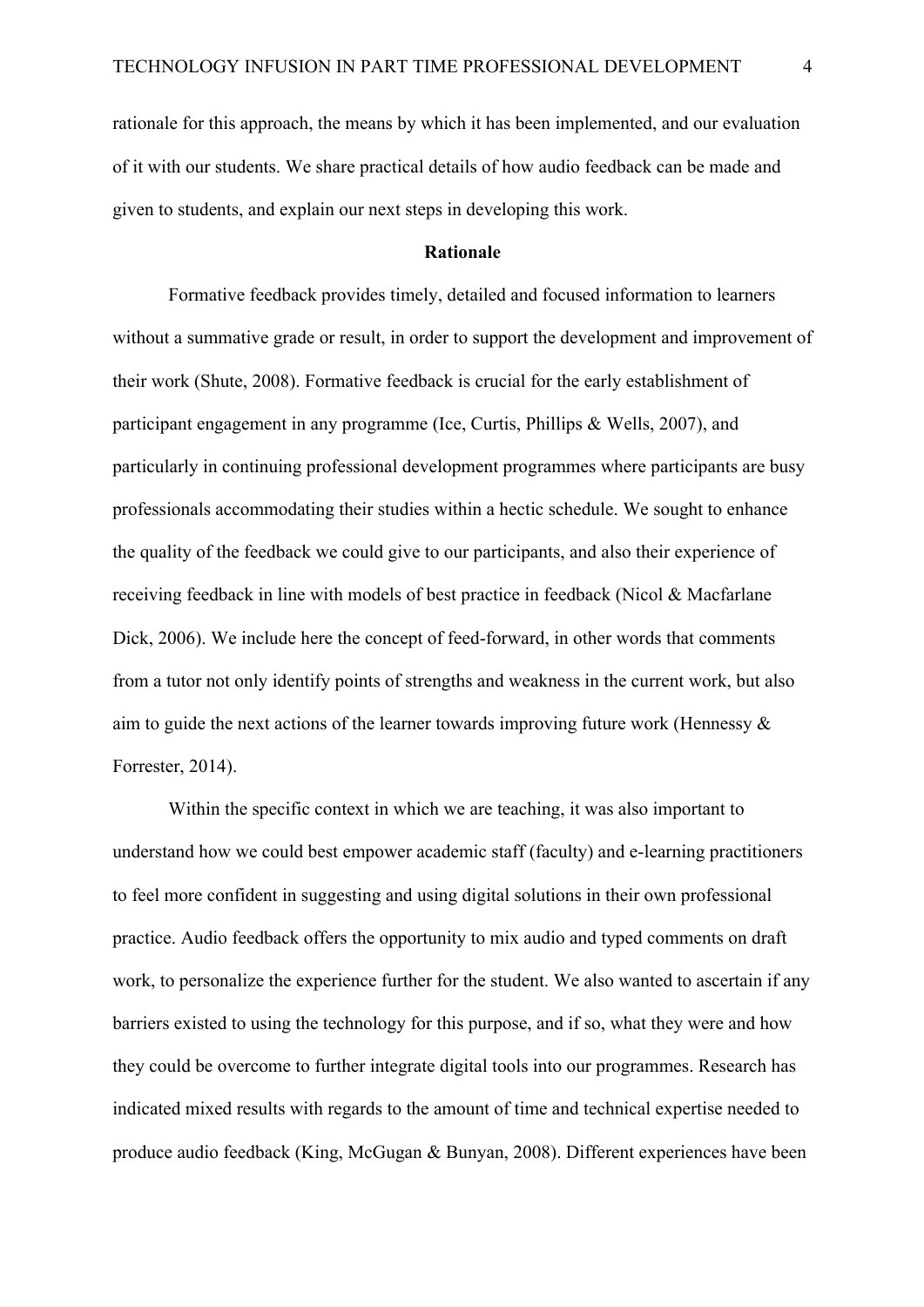reported dependent on year group, size of cohort, and assessment type (Hennessy & Forrester, 2014). Given the perpetual struggle facing educators to introduce new tools and media and balance this against resource constraints, we wanted to explore cost effective solutions, and whether such digital technologies pay for themselves, either in financial terms of from the perspective of saving time.

#### **Participants and Processes**

In this pilot project, we used audio feedback with 62 postgraduate participants across three part-time programmes, as shown in Table 1.

To construct the audio feedback, we used digital audio recorders and mobile phones (set to flight mode). It is possible to enhance the sound quality by attaching a microphone to the computer or device being used. Headsets with microphones were also used and were helpful in excluding other sound in the surrounding environment. Audacity (http://www.audacityteam.org/), a freely available sound editing software program, was used to edit files where necessary. In addition, some free conversion software was used when needed. For example, recordings made on an iPhone had to be converted from the M4A format to MP3. The objective was to provide programme participants with simple, small files which would play on any platform or device, and thus keep technical demands on participants to a minimum.

There was an initial investment in time to investigate the process of making the feedback and organising the equipment and software. Our primary intention was not to save time, but rather to provide more effective feedback for our students. However, we were also mindful not to put in place a process which would be more time-consuming than previous methods of giving feedback. After the first few files had been recorded, we became accustomed to the process. A strong incentive to start and then to continue was to tell the students in advance that we were planning to use audio feedback.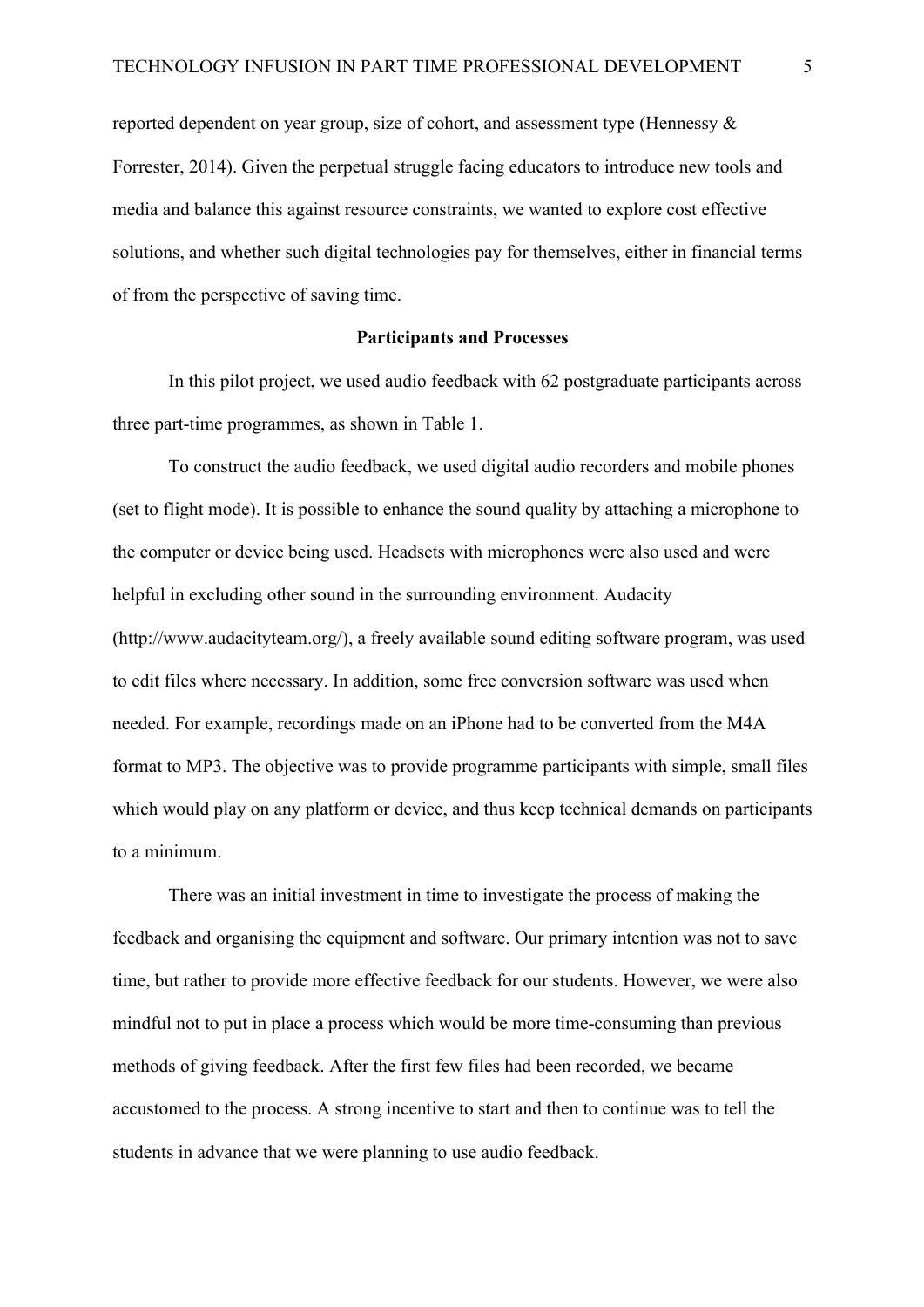Table 1: *Participation in pilot project*

| <b>Professional Development Programme</b>                                                      | <b>Profile of Participants</b>                                                                                                                                                                                                           |
|------------------------------------------------------------------------------------------------|------------------------------------------------------------------------------------------------------------------------------------------------------------------------------------------------------------------------------------------|
| MA in Higher Education<br>https://lttcprogrammes.wordpress.com/ma-in-<br>higher-education/     | 22 in the academic year 2013-14                                                                                                                                                                                                          |
|                                                                                                | 16 in the academic year 2014-15                                                                                                                                                                                                          |
|                                                                                                | [these were participants in the <i>Academic Writing</i><br>and Publishing module who received audio<br>feedback on a journal article proposal and final<br>draft]                                                                        |
| MSc in Applied eLearning<br>https://lttcprogrammes.wordpress.com/msc-in-<br>applied-elearning/ | 12 in the academic year 2014-15                                                                                                                                                                                                          |
|                                                                                                | [these were participants in the <i>Supporting Virtual</i> ]<br>Communities online module who received<br>weekly summaries by group on their online<br>activities]                                                                        |
| Postgraduate Diploma in Third Level<br>Learning and Teaching                                   | 12 in the academic year 2014-15                                                                                                                                                                                                          |
| https://lttcprogrammes.wordpress.com/pg-<br>diploma/                                           | [these were participants on the <i>Professional</i><br>Practice in Third Level Learning and Teaching<br>module who received audio feedback on a<br>formative task asking them to reflect on a<br>significant incident in their teaching. |

Our approach was to read the student's work and make notes either in handwriting or by using *Track Changes* and *Comments* within MS Word. It was important to be selective about the aspects of the work to focus on, since exhaustive responses to mechanical issues such as grammar and punctuation would take too much of the time in a short audio recording. For a repeated error or issue in the writing, written annotations to the work could support one mention of the point on audio. Annotations were also used to address errors in referencing and citation.

Making audio feedback requires a quiet space. Using a portable device for recording can help with moving to a quieter location more easily. Our experience indicated that audio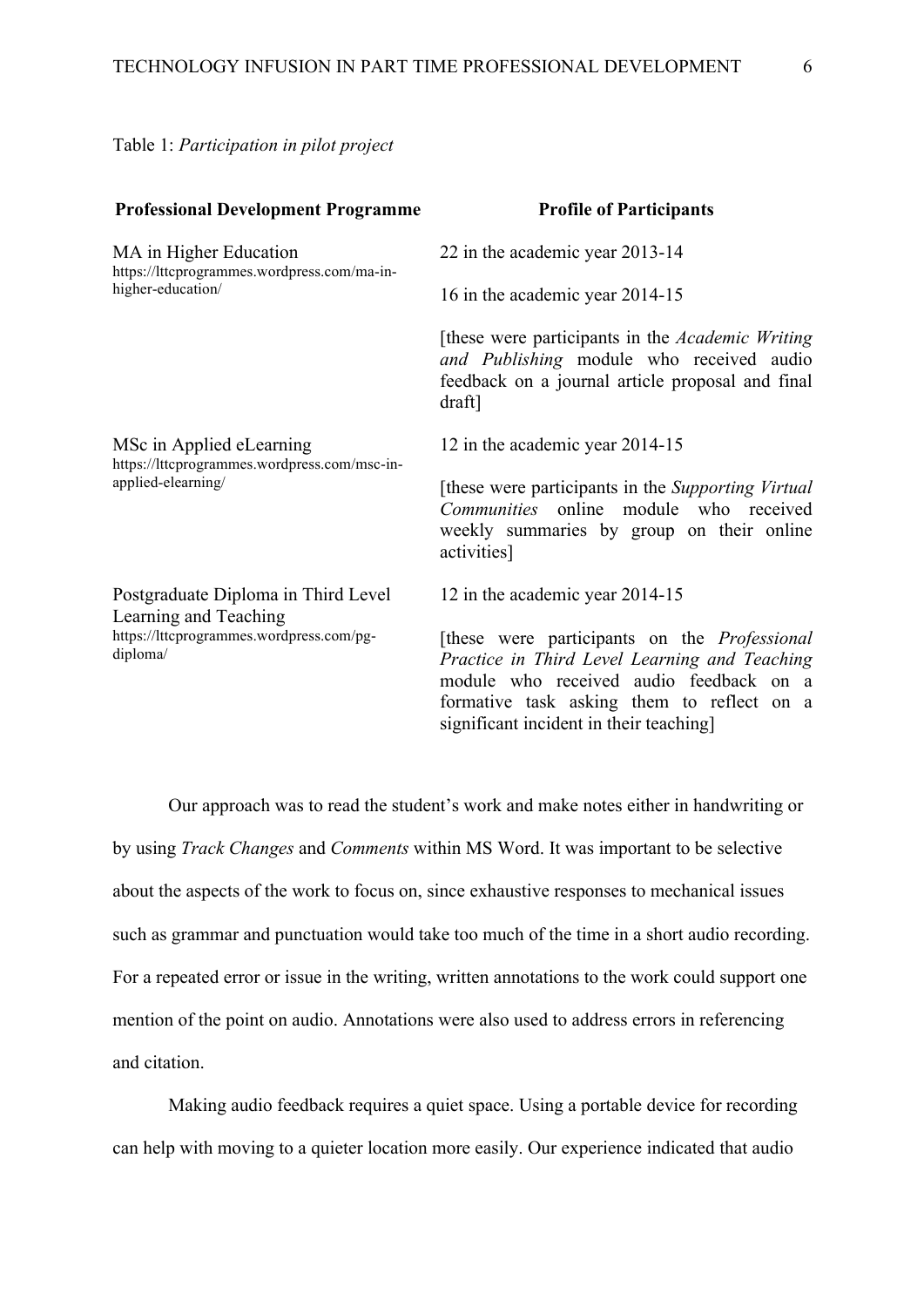feedback files should be of approximately five minutes' duration at most. We used a script template with a common introduction for all students, followed by categories which were tailored for each individual's feedback. Rather than scripting these fully, we tended to use notes and bullet points which could be discussed more naturally in the recording. Making a pause after a mistake meant that the flat line in a sound file could be easily seen, showing where to edit out the mistake in Audacity. In terms of existing resources available on this topic, we found Rotherham's (2009) guide to using digital audio feedback and in terms of toolkits, JISC's InfoKit (no date) and the IMPALA project (no date) very helpful.

#### **Results and Discussion**

We conducted online surveys of our participant groups to gather their responses to the use of the audio feedback. The survey results indicated that students felt higher order concerns were focused on to a greater extent than in written feedback; they enjoyed engaging with the feedback and the personal touch; they also liked the encouraging tone of voice from their tutor, which was not easy to incorporate in written feedback. The remainder of this section discusses our findings in detail, and where appropriate, we quote directly from the participants themselves (in italics). Some of our findings concur with those of previous studies, and we will refer to those in presenting specific details of our results in this section.

For the MA in Higher Education, the survey was implemented in both years. 14 responses were received in total. (The survey was implemented amongst the MSc Applied eLearning students but we did not receive responses from the group on this occasion.) Of the MA responses, 11 students indicated that they had not received or given audio feedback before, two had received audio feedback before. One person had given audio feedback to their own students. All of the respondents agreed or strongly agreed that the feedback was clear, and that it was effective. Students felt that the feedback was more personal, and this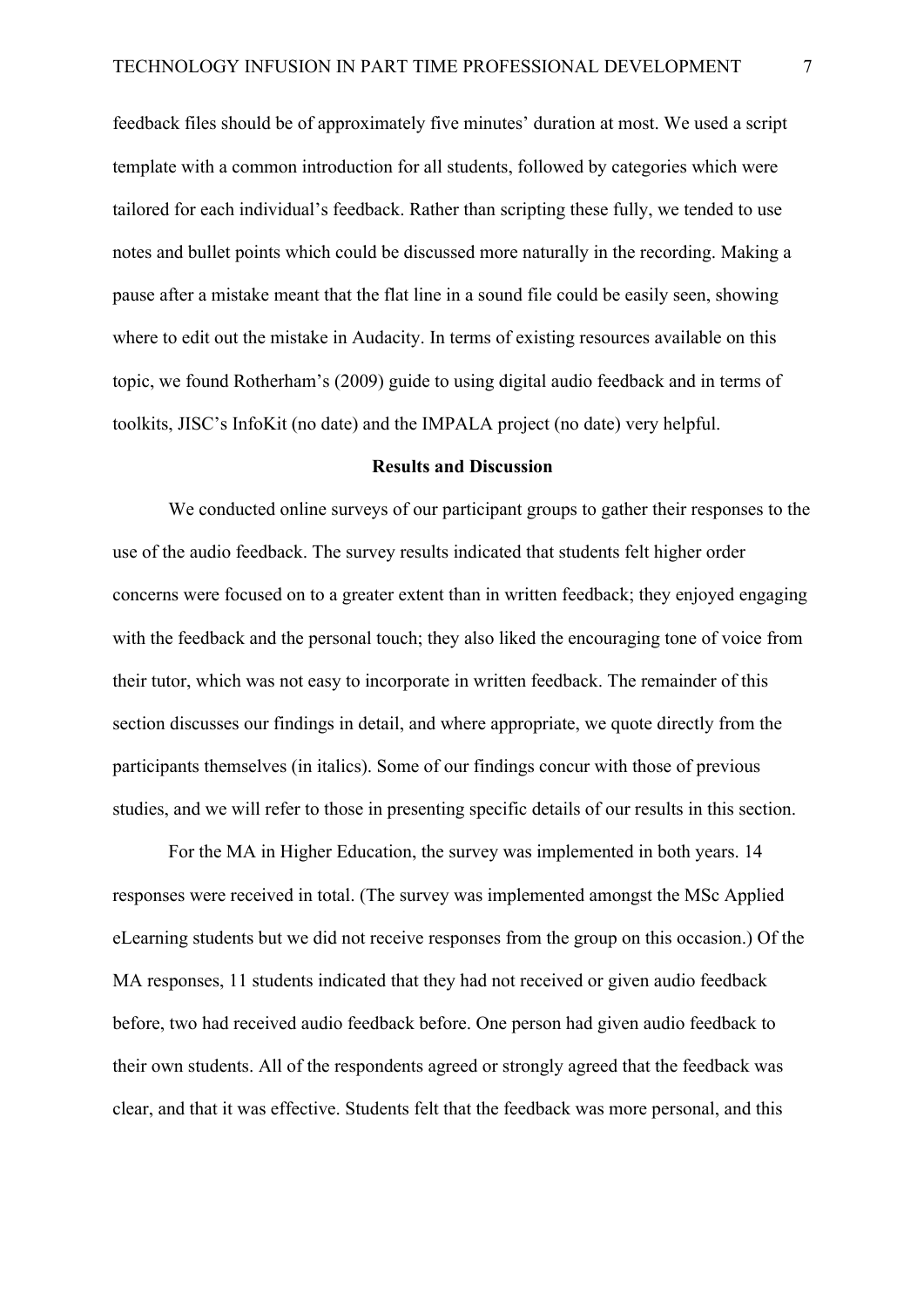emphasis on tone corroborates with the findings of other studies by Kim (2004) and Wood *et al.* (2011). Two participants commented:

*It mimicked a tutorial in such a way that I felt the tutor was doing a one-on-one*

*Audio feedback was useful. I would consider using it myself* Audio feedback made it easier to receive constructive criticism in feedback, as this student notes:

## *Feedback felt more positive when receiving critical comments which could be viewed as negative when read off a page*

Other researchers have reported this finding, and also that tutors tend to choose their words more carefully when delivering critical feedback on work with substantial weaknesses (King, McGugan & Bunyan 2008), with distinct strategies depending on the year of study of the students (Hennessy & Forrestor, 2014).

Similarly to the findings of Merry and Orsmond (2008), participants felt they had a better understanding of the material and that the feedback was clearer, as this participant mentions:

#### *I could get the sense of meaning from tone*

There were examples of repeated listening to engage with the feedback, again this has been reported in other studies (Ice et al., 2007; King, McGugan & Bunyan, 2008):

*I thought the audio feedback works really well. I listened to it, took it in, listened to it again and made a checklist of improvements suggested, and then implemented it* However, there were also anxieties about the use of technology for this purpose, reflected in the comments of this participant:

*I* was anxious about the process of being able to access the actual feedback but it *wasn't a problem in practice*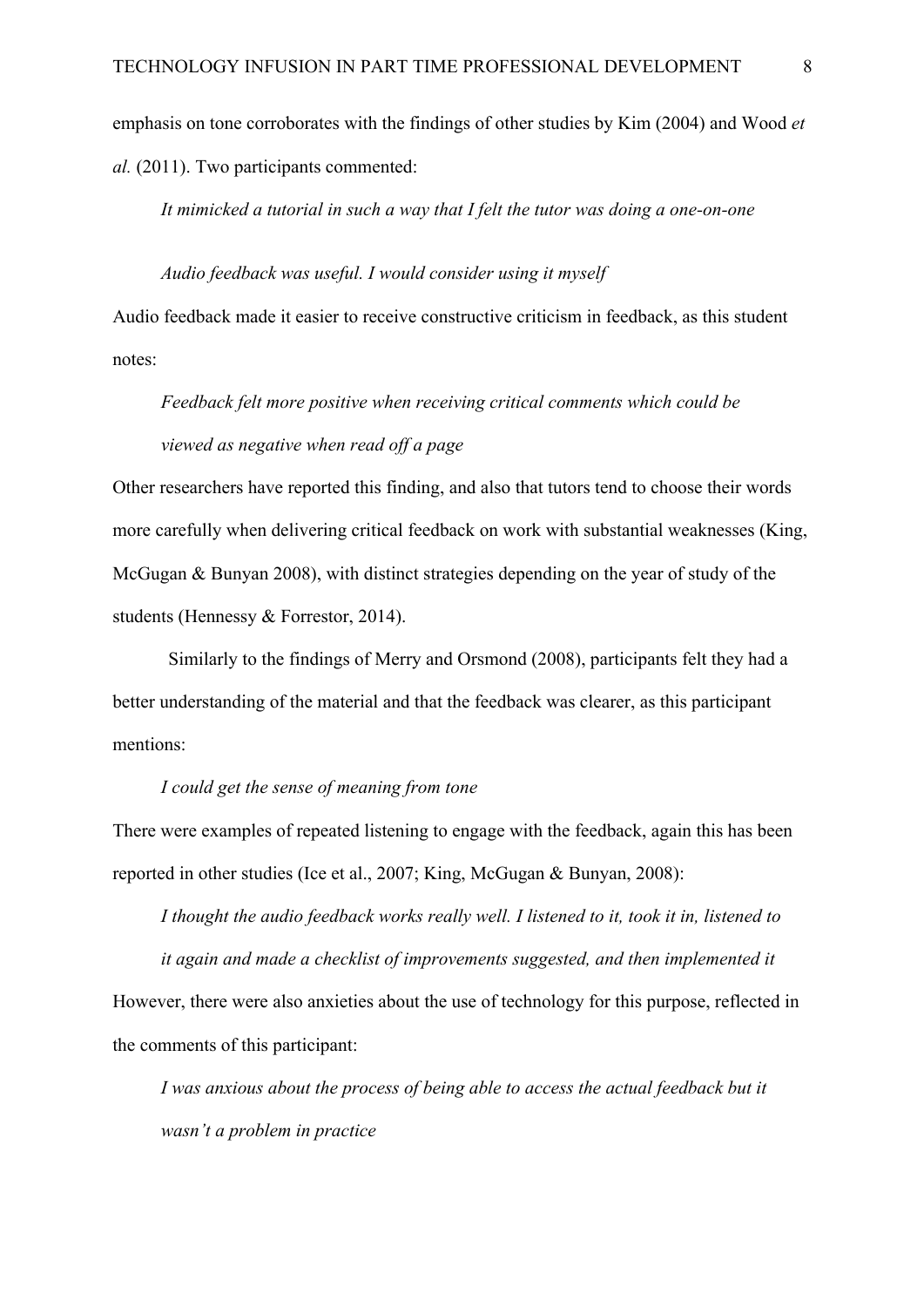Other studies have discussed this issue, with some even pointing out that analog cassettes used for audio feedback in the 1980s had the advantage of simplicity for both tutor and student whereas newer technologies are often more challenging (Macgregor, Spiers & Taylor, 2011). Searching through audio files and coursework at the same time was also difficult for some:

#### *Scanning through the paper to locate the issues being highlighted was a negative*

Some students also felt they had to make their own written feedback notes from the audio in order to engage with it, an experience shared by the Diploma students and again, documented in the literature (Merry & Orsmond, 2008). These two participants reflect on the need to do this:

*I felt I had to transcribe the feedback so that I could keep referring to it. While this was annoying, I came to fully understand it and interacted with it more.*

### *I wrote out the feedback in bullet points: took time.*

In the case of the Postgraduate Diploma in Third Level Learning and Teaching, five people responded to the online survey. As with the Master's students, they reported some repeated listening to the feedback and were more inclined to listen more than once to the audio file:

*Easier to 'absorb' (sic) the feedback (voice catches an intonation not easily communicated in written form)*

They found the feedback more engaging, as three of the participants note here:

*More personal, and as a student I felt more compelled to properly sit down and listen through the audio clip in its entirety, probably more so than if it was traditional written feedback [..] some tones and emphases may be hard to convey effectively in writing, but when communicated orally may be a lot clearer*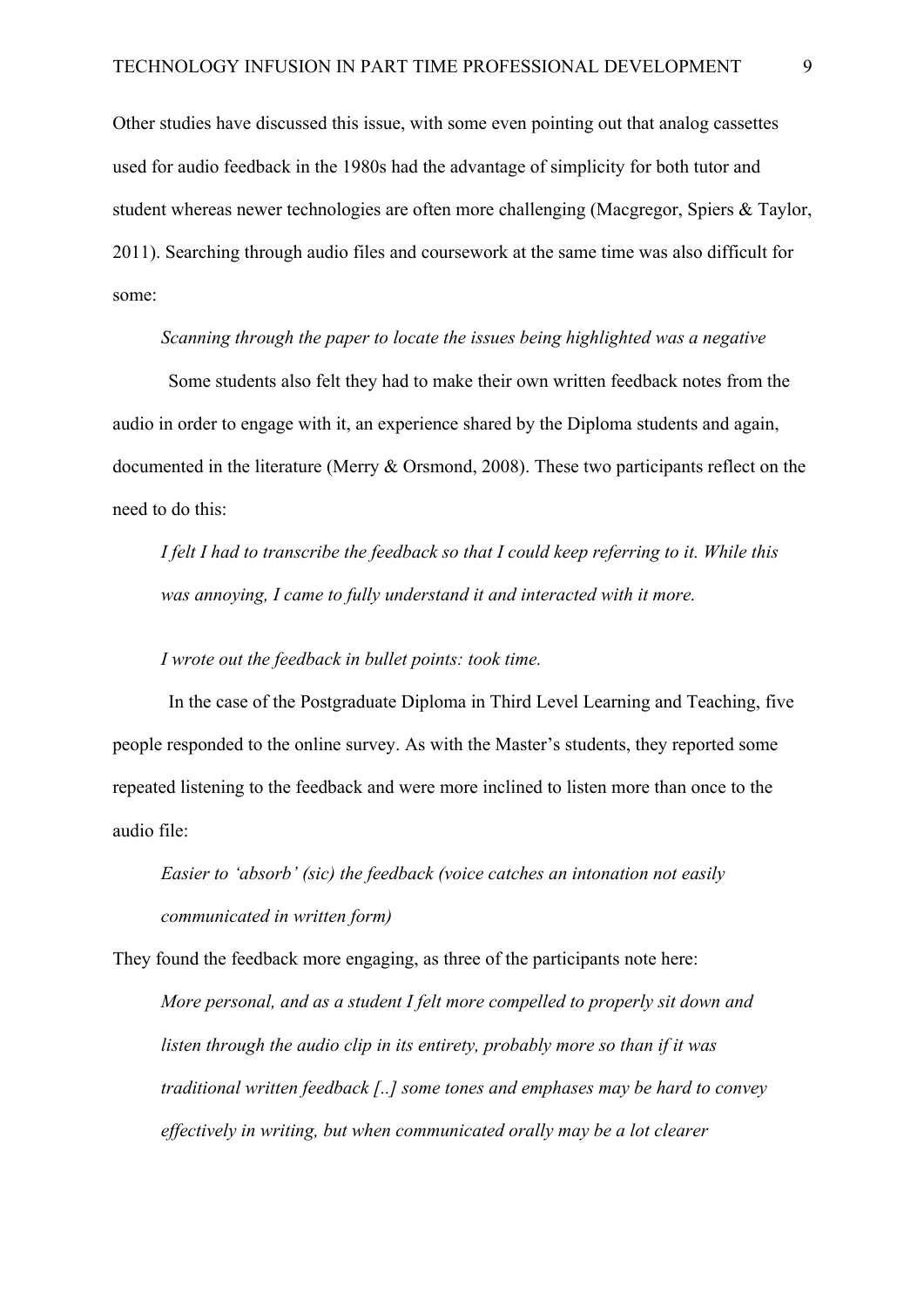*I can hear intonation and listening requires less effort than reading*

*This is certainly something I'd consider using myself*

However, this group also experienced some anxieties around receiving feedback in an audio format:

*Afraid of getting bad news*

Some students also felt that it could be less effective than written feedback:

*cannot ask for clarification as in conversation...but equally cannot interact with it as you would written feedback*

Again, students reported a tendency to create their own written feedback from the audio: *easier to refer back to this and scan than to listen to full clip again*

They also reported that audio was not as easy to search or summarise from as written feedback:

*Higher cognitive load required to identify the relevant points and arrange them yourself*

As the participants were academic staff, or professional trainers/instructional designers, we asked them whether they would implement audio feedback in their own practice. Within the Master's group, seven said they would but the other seven were undecided. Three out of the five Diploma respondents said that they would implement it themselves.

Concerns included the time needed to make audio feedback, finding a suitable and available space to work in, and the issues with following up on their own students' work later on. This is reflected in the work of Lyng (2011) who argued that the process of providing prompt and regular audio feedback does not scale well as student numbers increase. The issue of scalability is important. A study by Middleton and Nortcliffe (2008) reports that the opportunity for one-to-one tutor-student feedback conversation, as is found in some models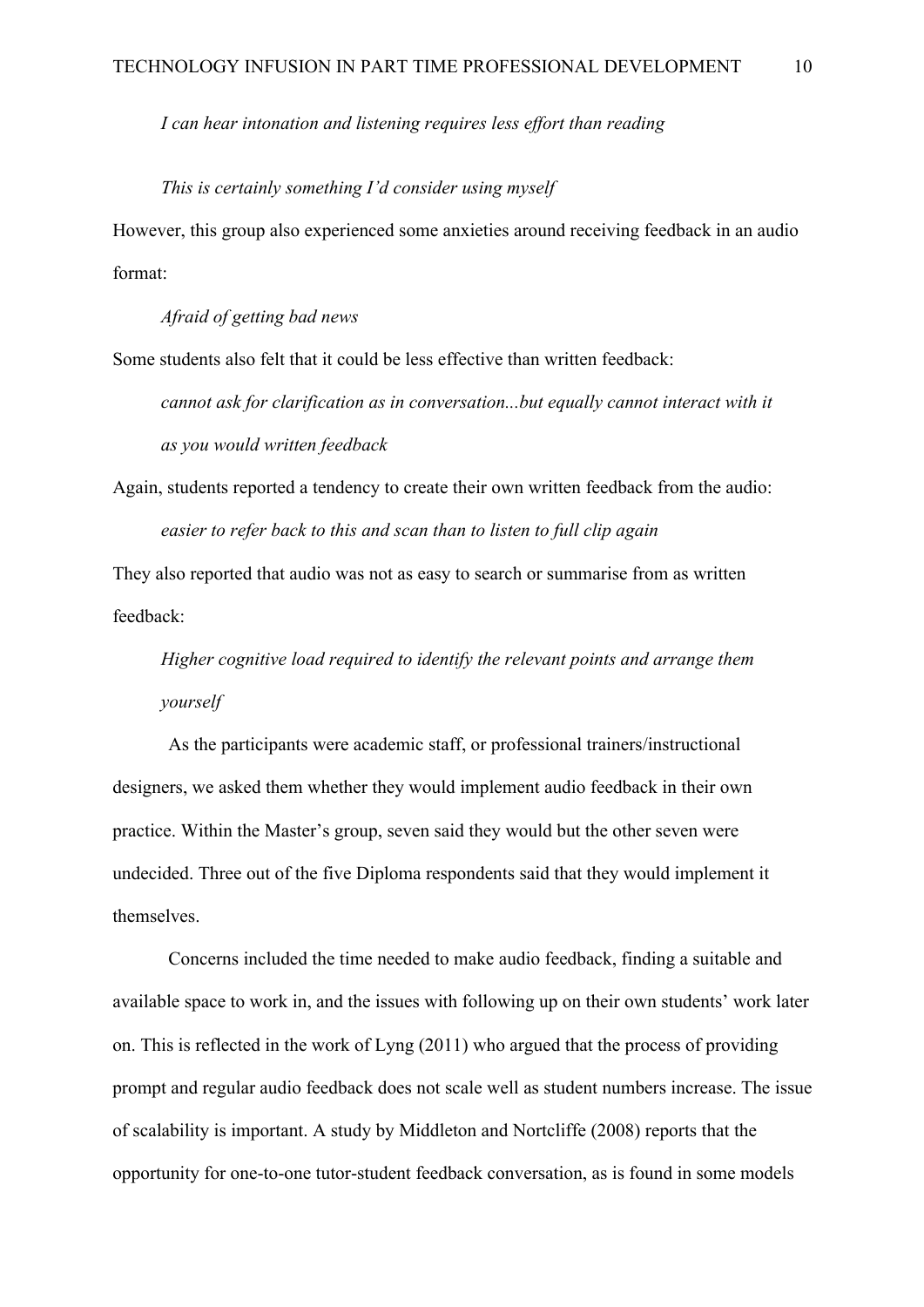of audio feedback, is limited by the time they take to produce and the mechanisms available for their distribution, especially where this involves large cohorts.

One person in the current study felt it would be easier to re-check written feedback to see whether students had acted on the points given to them:

*It would also be more difficult to locate specific feedback points I provided to students if they were only in audio clips*

However, by the same token, they would use audio feedback in cases where there were no instructions for further assessments. In the case where assessments link to each other across a module or modules, we suggest that students could be asked to summarise how they addressed audio feedback when submitting each subsequent assignment.

Overall, our experiences of using audio feedback when taken in conjunction with the reported studies in the literature to date might be regarded as somewhat typical. The findings presented above indicate some positive benefits to the use of audio feedback in part-time professional development programmes. Participants found that it could be easier to engage with feedback, to understand complex or critical feedback, and to feel reassured as to their progress at the early stages of their work in each module. However, they also expressed some anxieties about hearing and engaging with the feedback. Although they were interested in trying this mode of feedback within their own professional settings, they were also somewhat reluctant to face the potential difficulties of producing audio feedback. Pressures of time and scarcity of support and resources for staff may be influencing their responses here.

In light of the challenges for both tutors and students in using audio feedback, it is important to consider whether this mode of feedback is worth continuing and developing in the future. In common with other studies of audio feedback, ours has investigated students' experiences of, and responses to, this mode of feedback rather than measuring learning gains (Macgregor, Spiers & Taylor, 2011). However, we argue that the process itself has value and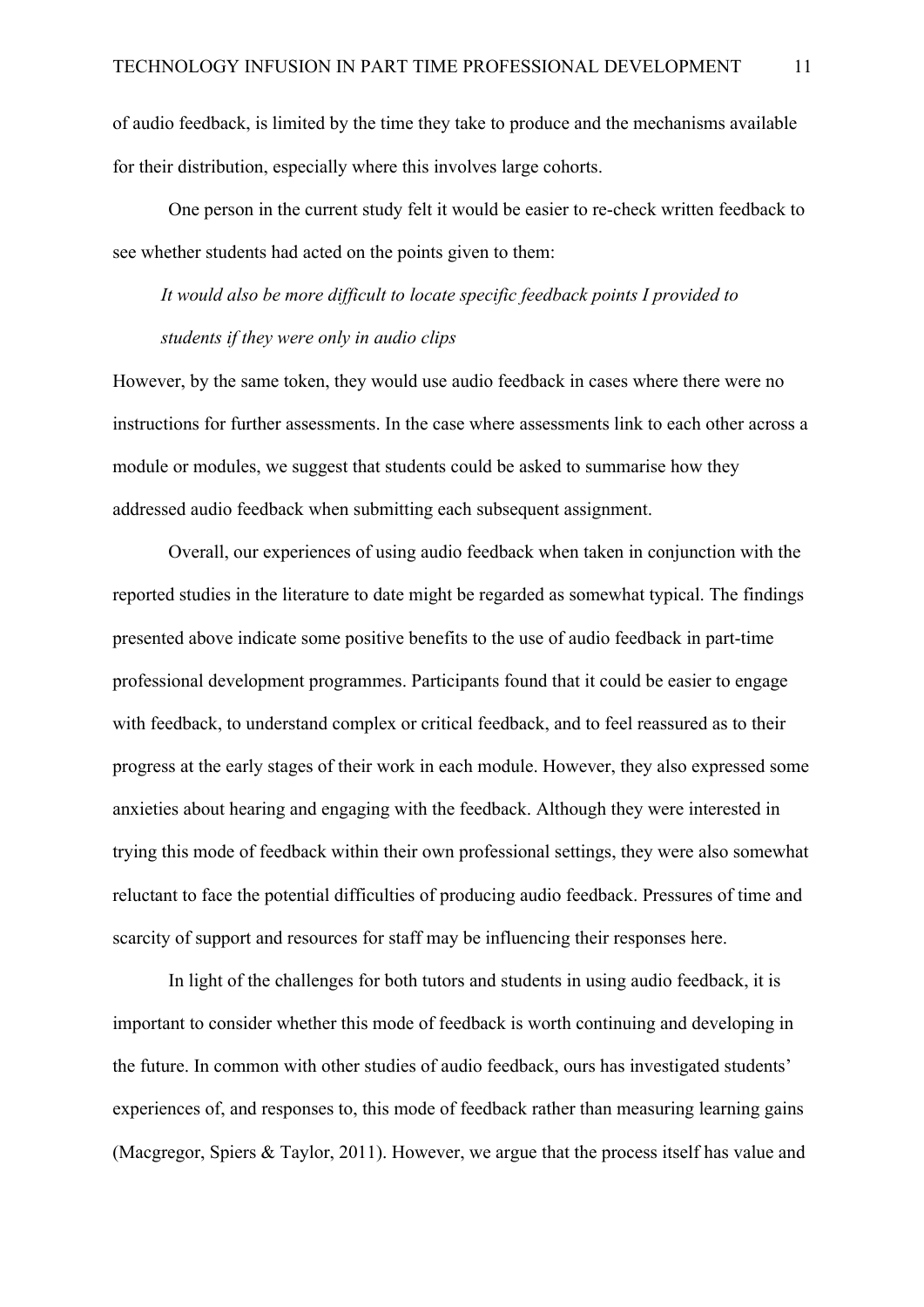relevance in the specific context in which we are teaching, and that there is much potential benefit in developing audio and screencast feedback for our cohorts. As we discussed at the outset, an integral aspect of all three programmes in this study are the opportunities built in to the curriculum to bring participants together with other academic staff (faculty) and elearning practitioners on a weekly basis to progress through the curriculum and share ways they can infuse technology in their lessons and training. The most important aspect is for the participants to experience what it is like to let their imagination go and realise that if their technology ideas work, that is a positive outcome, and equally, if there are problems, they can 'tweak' them along the way. Through a blend of experimentation and reflection on the programmes, the participants' knowledge base on technology infusion is activated, reinforced, and transformed. Tutors must model this practice as part of teaching on these programmes, in order to build such a culture of experimentation and reflection. Piloting new approaches, and discussing with our participants whether or not they have found these to be effective, is central to this process of modelling the practice of infusing technology into formal taught programmes such as ours.

The literature also points to some intriguing aspects of the use of audio feedback which have not yet been fully explored. King, McGugan and Bunyan (2008) report that more and richer feedback is given by lecturers using audio, but also that the feedback tends to reflect the immediate effect of the student's writing on the reader. This insight is important to us for two reasons: first, that the tutor's engagement in the work leads to qualitatively different feedback than the summative, written variety; and second, it demonstrates to the student the close proximity of the tutor to his/her work, which appears to account for the strong engagement of students with audio feedback (Hennessy & Forrester, 2014). The modules in which we have used audio feedback address the development of academic writing, and reflective writing as distinct skills. Achieving fluency and rigour in both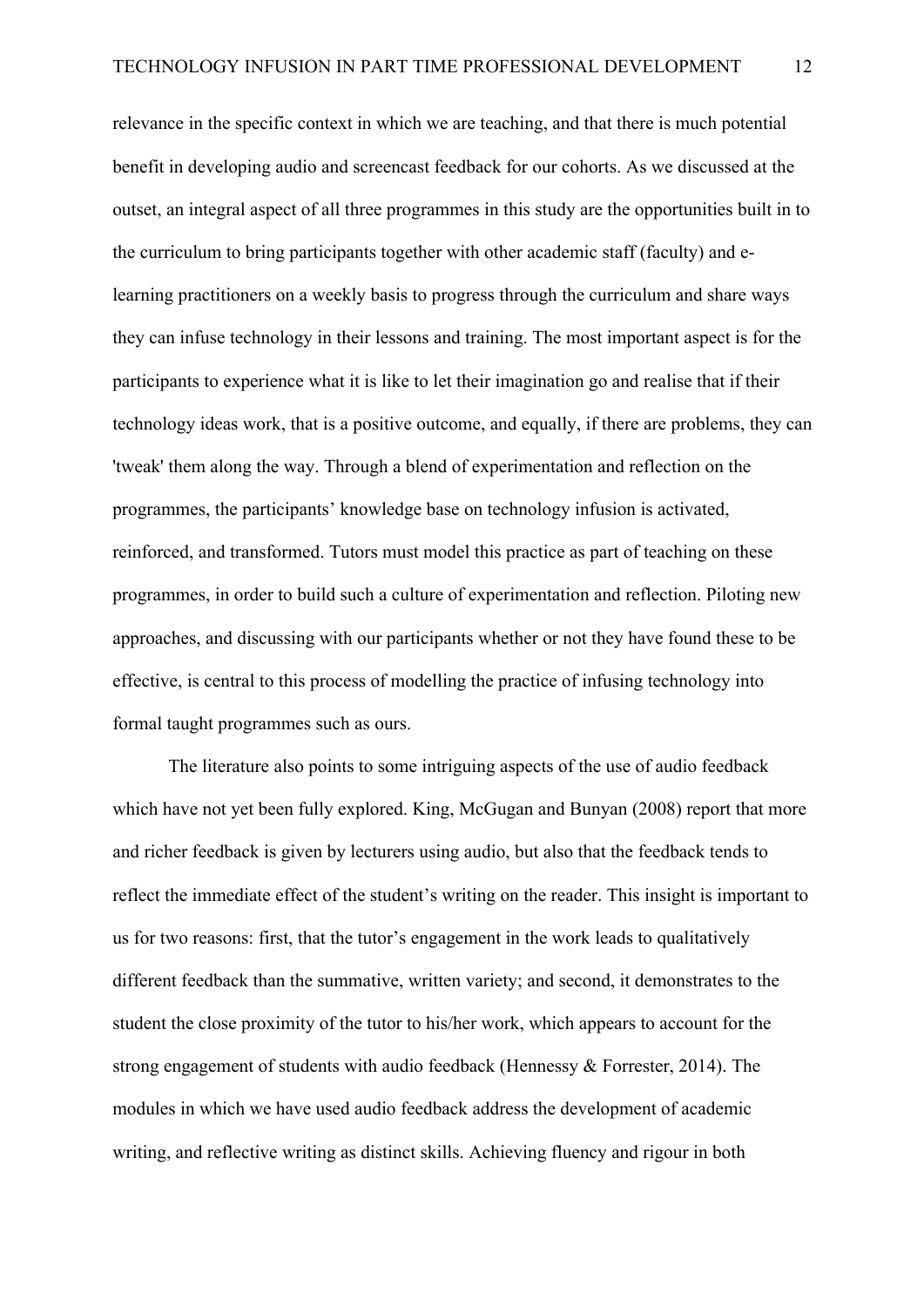registers is a key learning outcome of our programmes, and using audio feedback to create a different dynamic between tutors, students, and students' work is something we aim to explore and develop further.

#### **Conclusion**

In this paper we have presented our rationale for using audio feedback as one example of the infusion of new technologies in part-time professional development programmes for academic staff, training professionals and e-learning practitioners. Our experiences thus far might be regarded as typical of those reported in the literature on audio feedback over the past eight to ten years. However, audio feedback offers added value in the context in which we are teaching: its inclusion, and the modelling of practice as part of this, is in and of itself relevant to our programme participants.

There are some limitations of the study that are important to acknowledge. The pilot phase was small in scale, and not all students responded to the online questionnaires asking for their feedback. This limits the extent to which our findings can be applied to other settings. Tutors did not receive formal training in the production and use of audio files, and therefore did not build this preparation into the time required to make the audio feedback. The process was somewhat more time-consuming than anticipated. At this stage, using audio feedback has not entailed any significant financial expenditure. Notwithstanding the early challenges, the investment of time has diminished as our experience has grown. At present, we estimate that the same amount of time is taken for audio feedback as for written, but we continue to review issues of scalability and the time involved in this process.

We are currently extending the use of audio feedback to personalize further the commentary given to our students, and to offer them more choice about the ways in which they receive their feedback. In addition, following the work of Anson, Dannels, Laboy and Carneiro (2016), we piloted screencasting feedback in the academic year 2015-16. In this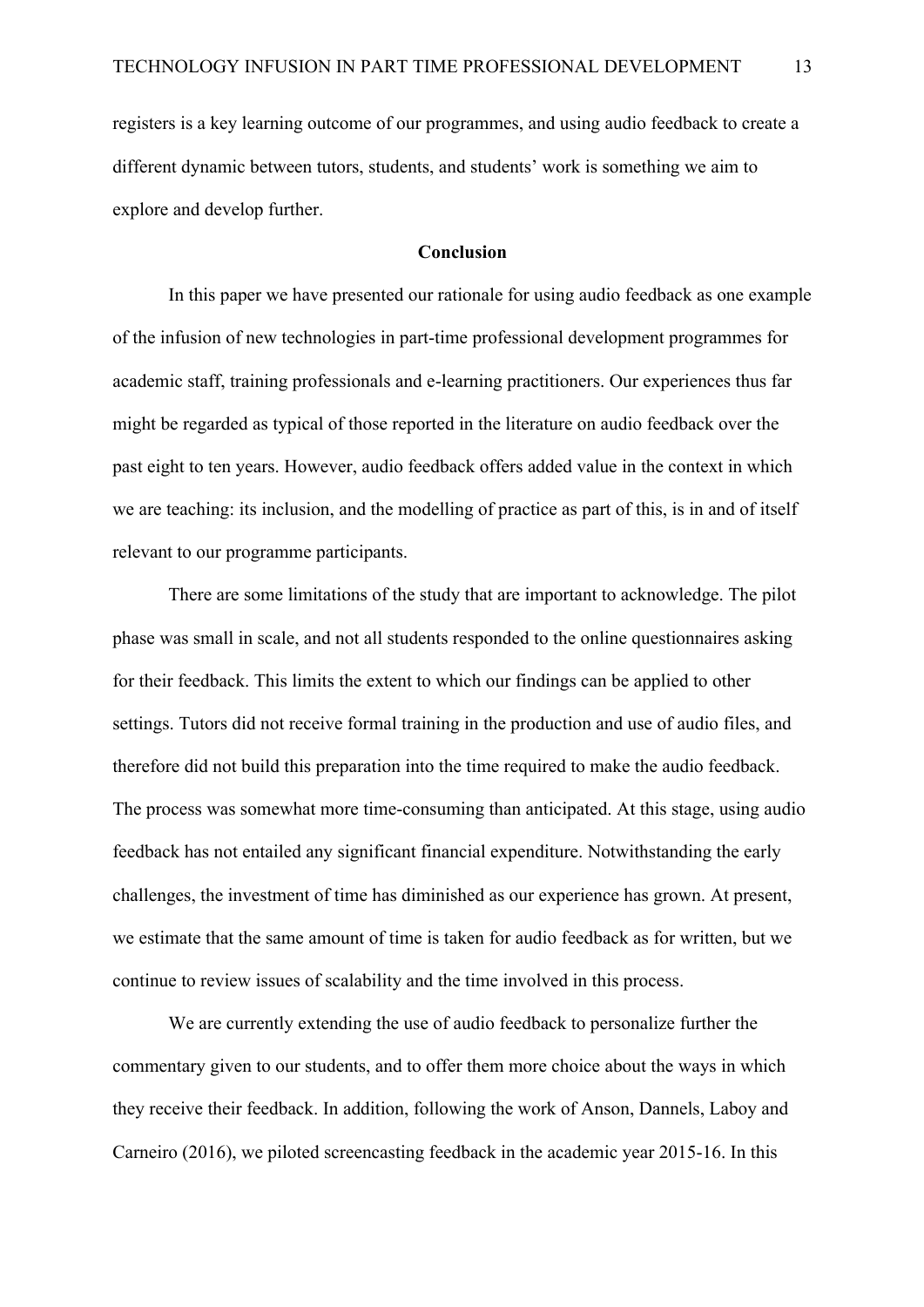mode, the recording includes on-screen review of the student's work in MS Word alongside the audio narrative. We are currently collecting data from students who have received screencast feedback, and the next phases of our research will entail analysis of their experiences. The potential afforded by audio and screencast feedback for a new dynamic in the dialogue between tutors and programme participants is, we argue, exciting and worthwhile.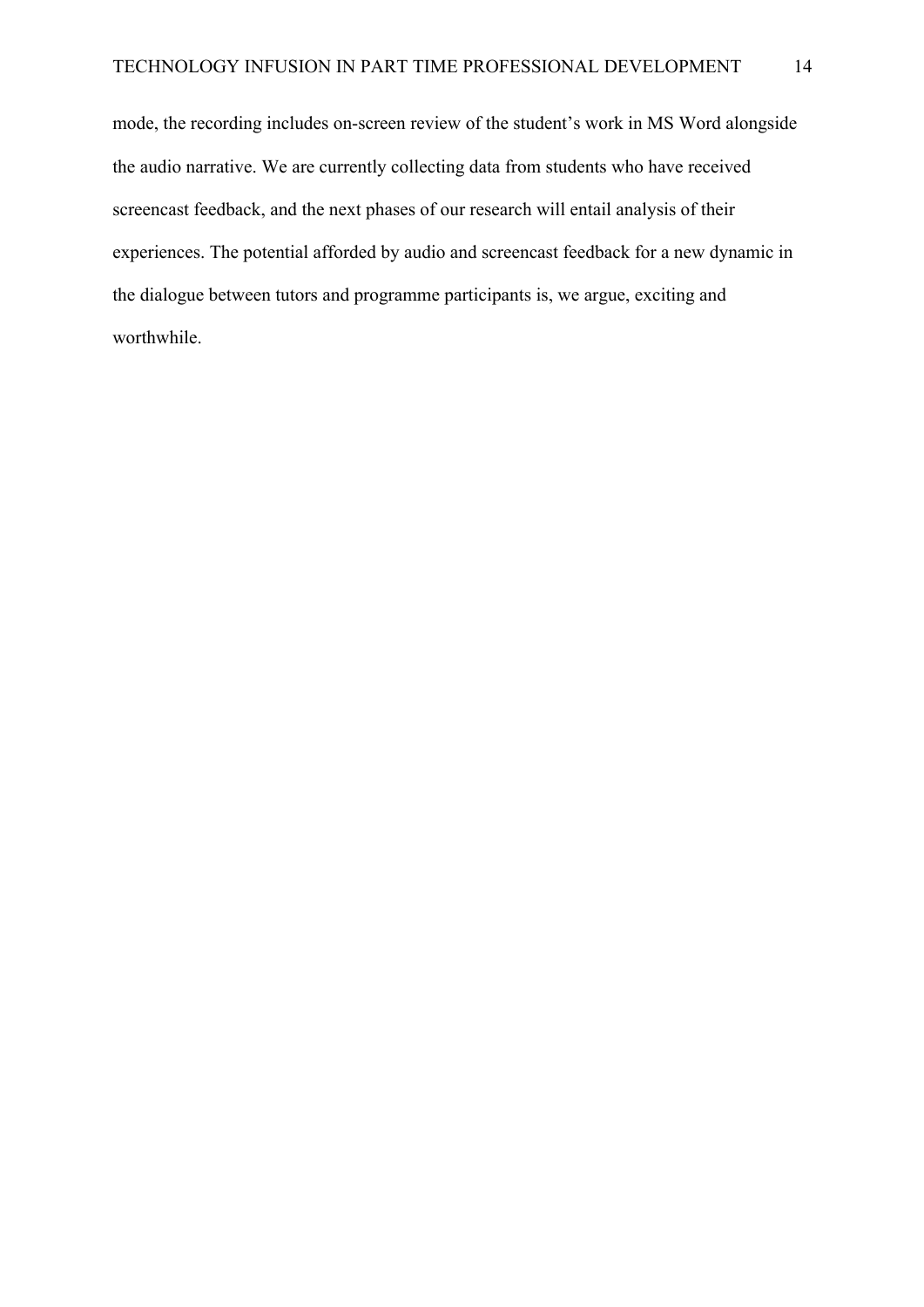#### References

- Anson, C. M., Dannels, D. P., Laboy, J. I., & Carneiro, L. (2016). Students' Perceptions of Oral Screencast Responses to Their Writing Exploring Digitally Mediated Identities. *Journal of Business and Technical Communication*, 1050651916636424.
- Bunyan, N., King, D., & McGugan, S. (2008). Does it make a difference? Replacing text with audio feedback. *Practice and Evidence of Scholarship of Teaching and Learning in Higher Education*, 3(2), 125-163.
- Cavanaugh, A. J., & Song, L. (2014). Audio Feedback versus Written Feedback: Instructors' and Students' Perspectives. *MERLOT JOLT,* 10(1). Retrieved from: http://jolt.merlot.org/vol10no1/cavanaugh\_0314.pdf
- Hennessy, C., & Forrester, G. (2014). Developing a framework for effective audio feedback: a case study. *Assessment and Evaluation in Higher Education*, 39(7), 777-789.
- Ice, P., Curtis, R., Phillips, P., & Wells, J. (2007). Using Asynchronous Audio Feedback to Enhance Teaching Presence and Students' Sense of Community. *Journal of Asynchronous Learning Networks,* 11(2), 3-25.

- JISC InfoKit (2016). Retrived from: http://www.jiscdigitalmedia.ac.uk/guide/audio-feedback
- Kim, L. (2004). Online technologies for teaching writing: Students react to teacher response in voice and written modalities. *Research in the Teaching of English*, 38(3), 304-337.
- King, D., McGugan, S., & Bunyan, N. (2008). Does it make a difference? Replacing text with audio feedback. *Practice and Evidence of Scholarship of Teaching and Learning in Higher Education,* 3(2), 145-163.
- Lunt, T., & Curran, J. (2010). 'Are you listening please?' The advantages of electronic audio feedback compared to written feedback. *Assessment & Evaluation in Higher Education*, 35(7), 759-769.

*IMPALA Project* (no date) Retrieved from: http://www.le.ac.uk/impala/index.html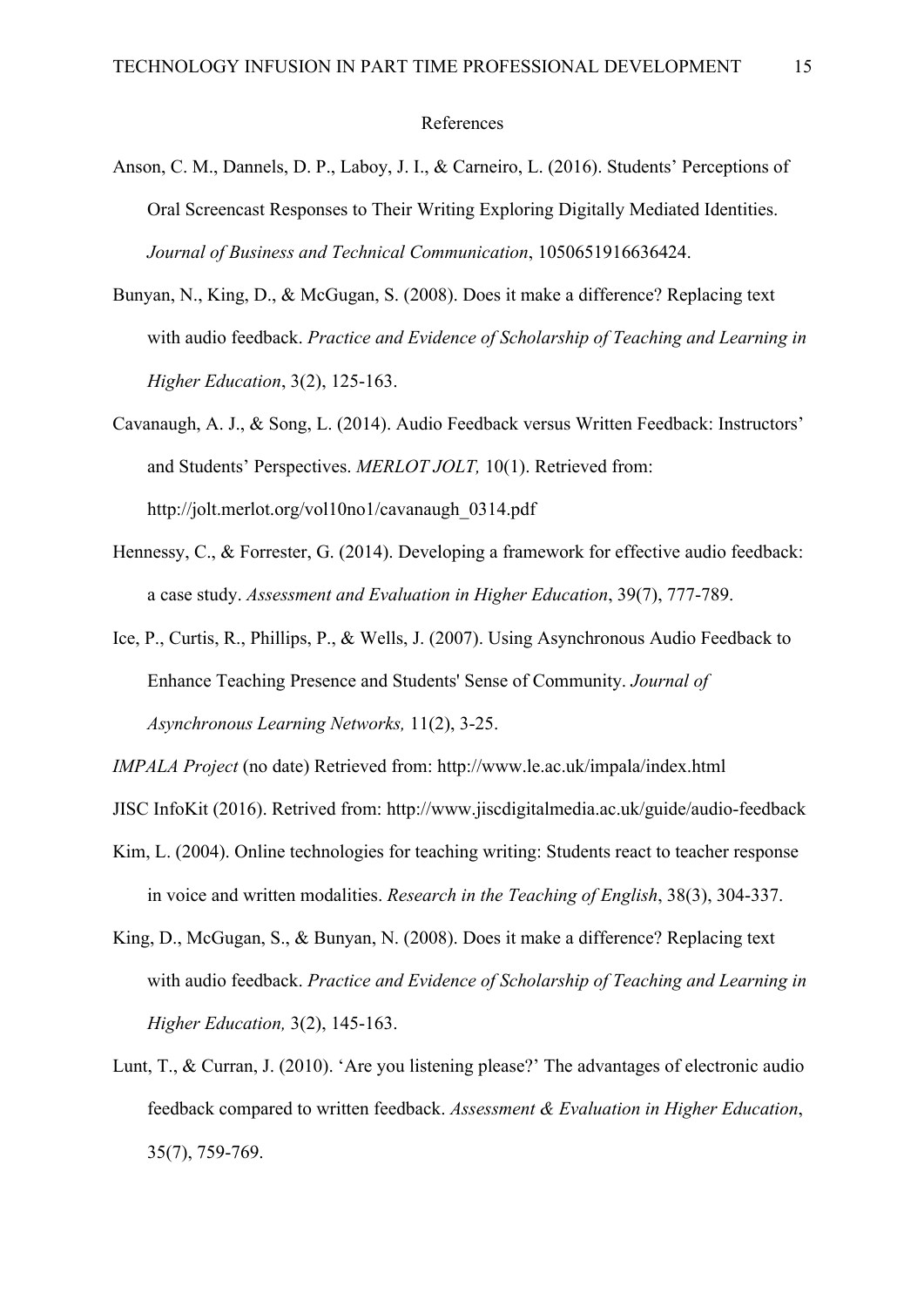- Lyng, B. (2011). Formative feedback using digital audio technology. [Conference Proceedings]. NAIRTL 4th Annual Conference (Cork).
- McGarvey, D., & Haxton, K. (2011). Using audio for feedback on assessments: tutor and student experiences. (HEA Physical Sciences) *New Directions*, 7, 5-9.
- Macgregor, G., Spiers, A., & Taylor, C. (2011). Exploratory evaluation of audio email technology in formative assessment feedback. *Research in Learning Technology*, 19(1).
- Merry, S., & Orsmond, P. (2008). Students' attitudes to and usage of academic feedback provided via audio files. *Bioscience Education*, 11(1), 1-11.
- Middleton, A., & Nortcliffe, A.L. (2008). Understanding effective models of audio feedback. In Rajarshi, R. (Ed.) *Engineering Education*. India: Shipra Publications.
- Nicol, D. J., & Macfarlane Dick, D. (2006). Formative assessment and self-regulated learning: A model and seven principles of good feedback practice. *Studies in Higher Education,* 31(2), 199-218.
- Rotherham, B. (2009). *Sounds Good Guide: Practice Tips on Using Digital Audio for Assessment Feedback*. Leeds University. Retrieved from: https://docs.google.com/viewer?a=v&pid=sites&srcid=ZGVmYXVsdGRvbWFpbnxzb3 VuZHNnb29kdWt8Z3g6M2ZhNTYxZDU5MjM5ZmZiOA
- Rotheram, B. (2008). *Sounds Good: Quicker, better assessment using audio feedback*. Retrieved from:

http://jisc.ac.uk/whatwedo/programmes/programme\_users\_and\_innovation/soundsgood. aspx

- Shute, V. J. (2008). Focus on formative feedback. *Review of Educational Research*, 78(1), 1530189.
- Y1Feedback (2016a). *Feedback in First Year: A Landscape Snapshot Across Four Irish Higher Education Institutions*. Retrieved from: www.y1feedback.ie